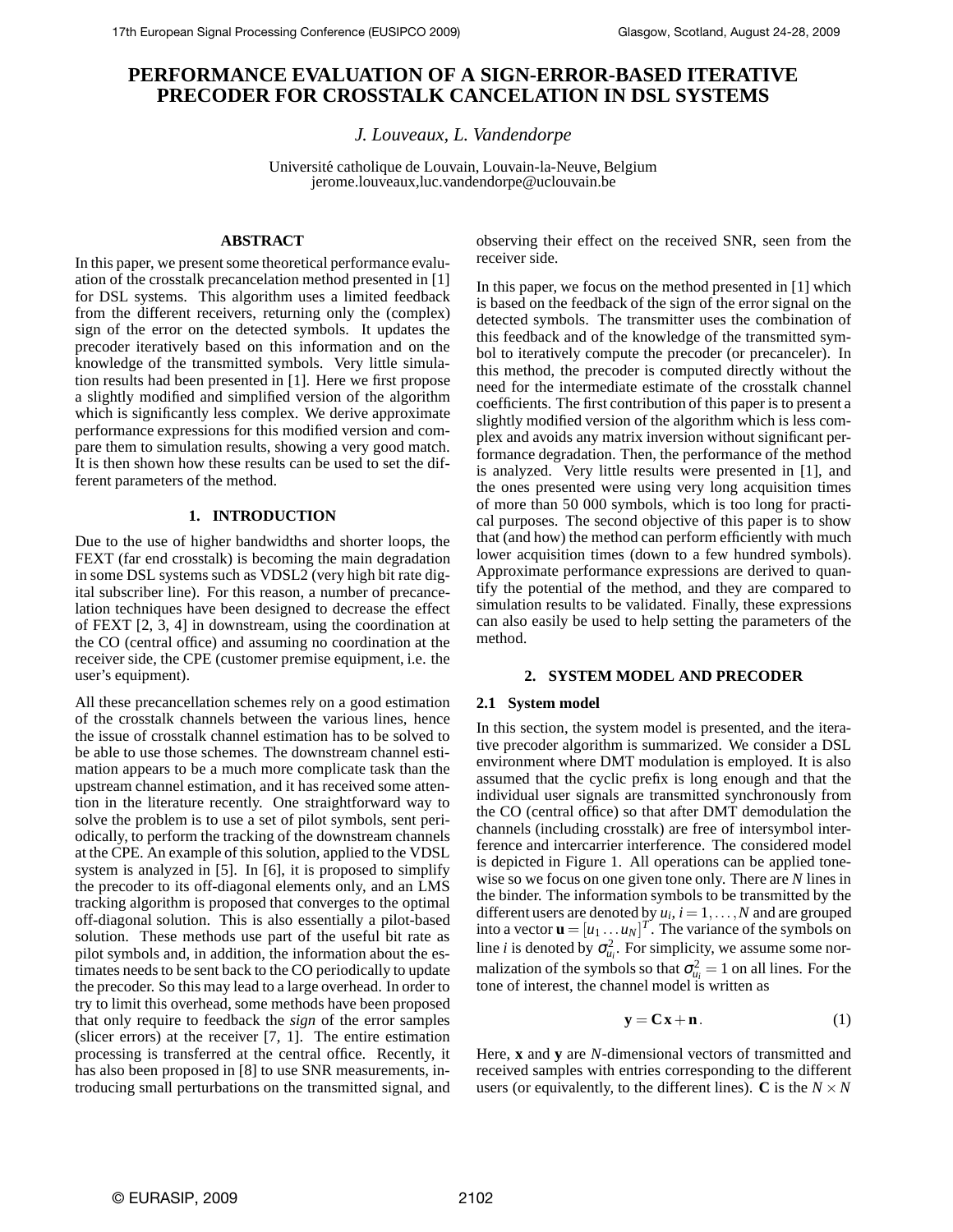

Figure 1: Principle of the structure for the iterative precoder algorithm

channel matrix for this tone, and **n** is the vector of noise samples at the different receivers. The additive noise is assumed to be Gaussian with independent elements. The noise variance for user (receiver) *i* is denoted by  $\sigma_{n,i}^2$ . In the model (1), the diagonal entries of **C** correspond to the line transmission (also called direct channel later in this paper), the offdiagonal entries correspond to crosstalk channels. The offdiagonal entries are always much smaller than the diagonal entries in the row (row-wise diagonal dominance).

Because the receivers are not collocated, the *i*-th receiver only has access to the *i*-th entry of  $y_k$  for detection and/or estimation purposes. To mitigate the effect of crosstalk in advance, the CO uses a precoder. We assume a linear precoder as presented in [2], and later improved in [4]. To this end, the CO designs a precoding matrix **F** and sends

$$
\mathbf{x} = \mathbf{F} \mathbf{u} \tag{2}
$$

on the different lines. In [2, 4], the design is such that the combined precoder-channel matrix **CF** is diagonal, or

$$
\mathbf{F} = \alpha \mathbf{C}^{-1} \mathbf{C}_d \tag{3}
$$

where the notation  $C_d$  denotes the diagonal matrix formed by keeping only the diagonal entries of  $C$ , and where  $\alpha$  is a normalization factor that ensures that the transmitted power does not increase. The computation of the precoder requires an estimate of the crosstalk channel matrix.

When the precoder is active, a new global model can be obtained to take into account the presence of the precoder:

$$
y = Hu + n \tag{4}
$$

$$
\mathbf{H} = \mathbf{C}\mathbf{F}.\tag{5}
$$

## **2.2 Iterative precoder algorithm**

The principle of the feedback used in this scheme is the following. The received symbols on line *i* at the tone of interest is given by

$$
y_i = H_{ii}u_i + \sum_{j \neq i} H_{ij}u_j + n_i.
$$
 (6)

where  $H_{ij}$  is the corresponding entry in the matrix **H**. After frequency equalization, assuming this equalization is accurate, we get the following decision variable

$$
\hat{u}_i = u_i + \sum_{j \neq i} \frac{H_{ij}}{H_{ii}} u_j + \frac{n_i}{H_{ii}}.\tag{7}
$$

The decision  $\tilde{u}_i$  is taken as the closest symbol in the constellation. It is assumed that the decision is correct with very high probability. At the receiver, the decision noise (that is the noise that was present on the decision variable) is computed as

$$
v_i = \hat{u}_i - \tilde{u}_i. \tag{8}
$$

Finally, the principle used in this method is to feedback the sign of the decision noise (both real and imaginary part):

$$
v_i^{\text{sgn}} = \text{sign}(v_i). \tag{9}
$$

Regrouping all the users simultaneously, it can be written as

$$
\mathbf{y} = \mathbf{C}\mathbf{x} + \mathbf{n} \tag{10}
$$

$$
= \mathbf{Hu} + \mathbf{n} \tag{11}
$$

$$
\hat{\mathbf{u}} = \mathbf{H}_d^{-1} \mathbf{y} \tag{12}
$$

$$
\mathbf{v} = \hat{\mathbf{u}} - \mathbf{u} = (\mathbf{H}_d^{-1}\mathbf{C}\mathbf{F} - \mathbf{I})\mathbf{u} + \mathbf{H}_d^{-1}\mathbf{n}.
$$
 (13)

In the algorithm proposed in [1], the CO iteratively updates the precoder **F** based on the received sign samples using the following update formula (see the reference for more detail on the derivation):

$$
\mathbf{F}(k+1) = \mathbf{F}(k) - \mu \mathbf{F}^{-T}(k) \mathbf{C}_d \left[ \mathbf{v}^{\text{sgn}}(k) \mathbf{u}^H(k) \right]_{nd} \quad (14)
$$

where  $\mathbf{X}_{nd}$  denotes the matrix **X** for which all diagonal entries have been set to 0.  $\mathbf{v}^{\text{sgn}}(k)$  represents the set of sign information that has been fed back from the CPE's (for time index *k*), the transmitted symbols  $\mathbf{u}^H(k)$  are known at the CO, and  $\mu$  is the stepsize of the algorithm which needs to be chosen. In addition of the update equation (14), a normalization of the precoder matrix **F** needs to be done to ensure that the power sent on each line is not increased. The issue with this algorithm is that it requires a matrix inversion  $(\mathbf{F}^{-T}(k))$  at each step and is thus quite complex. In practice, and thanks to the diagonal dominance of the system, it appears that the precoder  $F(k)$  is also mostly diagonal. The product  $\mathbf{F}^{-T}(k)\mathbf{C}_d$  is almost diagonal and hence we propose to replace the algorithm with this simpler, but almost equivalent version

$$
\mathbf{F}(k+1) = \mathbf{F}(k) - \mu_d \left[ \mathbf{v}^{\text{sgn}}(k) \mathbf{u}^H(k) \right]_{nd} \tag{15}
$$

where the stepsize  $\mu_d$  is now a *diagonal matrix*. Each line has its own stepsize. It is even possible to consider varying stepsizes. We will restrict ourselves to fixed stepsizes in the development below, although some comments will be provided showing that varying stepsizes might be more efficient. Note that the complexity of this update formula is low since it involves one multiplication with the stepsize per line, plus one multiplication with a bit of sign per line.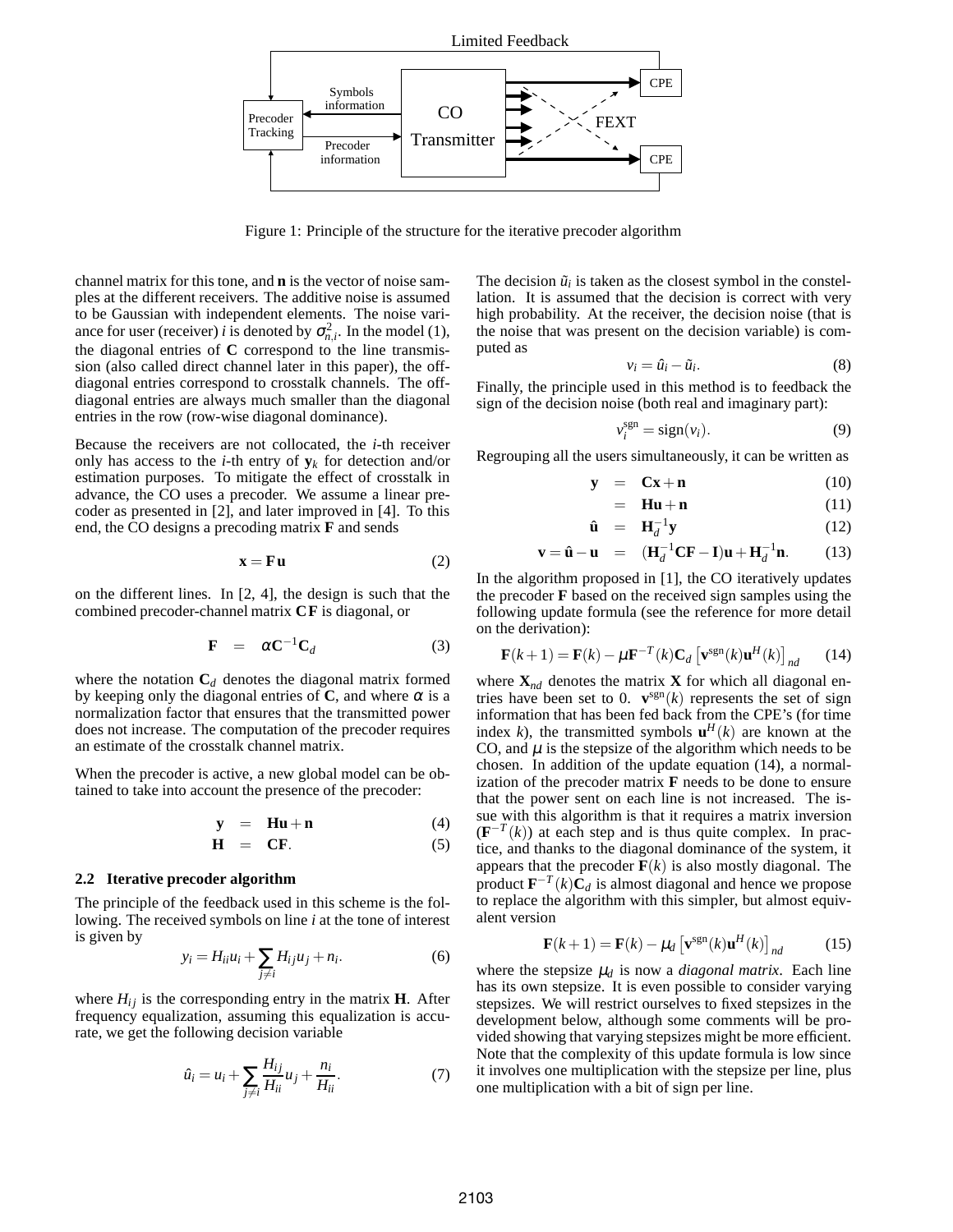#### **3. PERFORMANCE EVALUATION**

In this section, the performance of the algorithm is evaluated. Let us focus on the residual interference during the updates of the precoder. The matrix of residual interference is given by

$$
\mathbf{R} = \mathbf{H}_d^{-1} \mathbf{C} \mathbf{F} - \mathbf{I}.
$$
 (16)

It measures how well the crosstalk is suppressed by the precoder. If we focus on a given line *i*, we can observe the evolution of the residual interference vector

$$
\mathbf{r}_i = \left[ \begin{array}{cccc} \mathbf{R}_{i,0} & \dots & \mathbf{R}_{i,i-1} & \mathbf{R}_{i,i+1} & \dots & \mathbf{R}_{i,N-1} \end{array} \right] \tag{17}
$$

which is line *i* of the residual interference matrix **R** from which the diagonal element has been removed<sup>1</sup>. Ideally, this vector should get close to zero as quickly as possible. Inserting the update equation (15) into the definition of the residual interference, it follows

$$
\mathbf{R}(k+1) = \mathbf{R}(k) - \mathbf{H}_d^{-1} \mathbf{C} \mu_d \left[ \mathbf{v}^{\text{sgn}}(k) \mathbf{u}^H(k) \right]_{nd} \tag{18}
$$

Thanks to the diagonal dominance, the behavior of each line can be approximated, by assuming that the channel is almost diagonal, as

$$
\mathbf{r}_i(k+1) \approx \mathbf{r}_i(k) - \mu_i H_{ii}^{-1} C_{ii} v_i^{\text{sgn}}(k) \mathbf{\bar{u}}^H(k) \quad (19)
$$

$$
\approx \mathbf{r}_i(k) - \mu_i v_i^{\text{sgn}}(k) \mathbf{\bar{u}}^H(k)
$$
 (20)

where  $\mu_i$  is the stepsize for line *i* and where  $\bar{u}$  denotes the vector of symbols  $\bf{u}$  from which the  $i^{\text{th}}$  entry was removed. The last line comes by assuming that  $H_{ii} \approx C_{ii}$  which is another consequence of the diagonal dominance. By taking the expectation of the second term in (20), it is possible to compute the average effect of the update equation on the residual interference. This expectation depends on the constellations used for the symbols  $u_i$  on the different lines. In order to compute this, we approximate the probability distribution of the symbols with Gaussian distributions. In that case, and assuming a normalized symbol variance  $\sigma_{u_i}^2 = 1$ , it can be shown that (time index  $k$  is dropped for simplicity)

$$
\mathbf{E}\left[v_i^{\text{sgn}}u_j\right] = \frac{2}{\sqrt{\pi}} \frac{r_{ij}}{\sqrt{|\mathbf{r}_i|^2 + \sigma_{n_i}^2/|C_{ii}|^2}}
$$
(21)

for  $i \neq j$ . The evolution of the residual interference vector is then given by (on average, and for normalized symbol variance  $\sigma_u^2 = 1$  on all lines)

$$
\mathbf{r}_i(k+1) = \mathbf{r}_i(k) - \frac{2\mu_i}{\sqrt{\pi}} \frac{\mathbf{r}_i(k)}{\sqrt{|\mathbf{r}_i(k)|^2 + \sigma_{n_i}^2/|C_{ii}|^2}}.
$$
(22)

It is interesting to analyze this formula. It appears to cause different behaviors whether the system is in acquisition or in tracking. In acquisition, the crosstalk is dominant  $|\mathbf{r}_i(k)|^2 >> \sigma_{n_i}^2 / |\vec{C}_{ii}|^2$ , and the evolution is well approximated by

$$
|\mathbf{r}_i(k+1)| = |\mathbf{r}_i(k)| - \frac{2\mu_i}{\sqrt{\pi}}.
$$
 (23)

It means that the amplitude of the residual interference coefficients decrease linearly. The resulting convergence might be somewhat slow for very high crosstalk situations, if the stepsize is not chosen to be high enough. It is thus very important to choose the stepwise wisely. Equation (23) allows us to do so if a target number of symbols is fixed and the initial level of interference is known. In tracking, the noise is dominant and the evolution is well approximated by

$$
|\mathbf{r}_i(k+1)|^2 = |\mathbf{r}_i(k)|^2 \left(1 - \frac{2\mu_i}{\sqrt{\pi}} \frac{|C_{ii}|}{\sqrt{\sigma_n^2}}\right)^2 \qquad (24)
$$

$$
= |\mathbf{r}_i(k)|^2 \left(1 - \frac{2\mu_i}{\sqrt{\pi}} \sqrt{\text{SaNR}_i}\right)^2 \quad (25)
$$

where 'SaNR*i*' denotes the signal to additive noise ratio for line *i*, that is the ratio between the power of the received signal and the noise not taking into account the influence of crosstalk (or in other terms, the SNR that would be reached if all crosstalk was removed perfectly). In our model it is given, for line *i*, by

$$
\text{SaNR}_i = \frac{\sigma_{u_i}^2 |C_{ii}|^2}{\sigma_{u_i}^2} = \frac{|C_{ii}|^2}{\sigma_{u_i}^2}.
$$
 (26)

In this tracking case, the evolution is exponential. Both behaviors are well confirmed by simulations as it is shown later on, but they provide *average* behavior only.

Asymptotically, and because of the random nature of the iterative process, the residual interference does not cancel out completely. It continues to vary over time, around zero, with some variance which characterizes the asymptotic performance of the algorithm. This asymptotic performance is evaluated below. It is obtained by taking the expectation of the square norm of (20), and then assuming that the variance of the residual interference *asymptotically* stabilizes to a constant value

$$
\mathbf{E}\left[|\mathbf{r}_i(k+1)|^2\right] = \mathbf{E}\left[|\mathbf{r}_i(k)|^2\right].\tag{27}
$$

The computation of all expectations is tedious but straightforward and is skipped here. Finally, we obtain the following variance in *asymptotic* behavior:

$$
\mathbf{E}\left|\mathbf{r}_i(k)\right|^2 = \frac{\mu_i(N-1)\sqrt{\pi}}{2\sqrt{\text{SANR}_i}}.\tag{28}
$$

It can be seen that this depends on the SaNR of the line. Hence in practice, it is useful to consider different stepsizes for the different lines as suggested in (15). All the results here are given for normalized symbol variance ( $\sigma_u^2 = 1$ ). If the variance is not unity, stepsize(s) need to be scaled accordingly.

#### **4. SIMULATION RESULTS**

This paragraph presents a few simulations with the considered method. In all these simulations, we assume a system with 5 users, but only 2 lines are shown. Crosstalk channels are generated with a log-normal model. The power, channel and noise conditions are set to obtain different SNR (or more precisely SaNR) and crosstalk levels. First, It is interesting to point out that long acquisition times, as used in [1], are not necessary. In fact, if the stepsize is chosen carefully, much

<sup>1</sup> this element is always zero by definition of the matrix **R**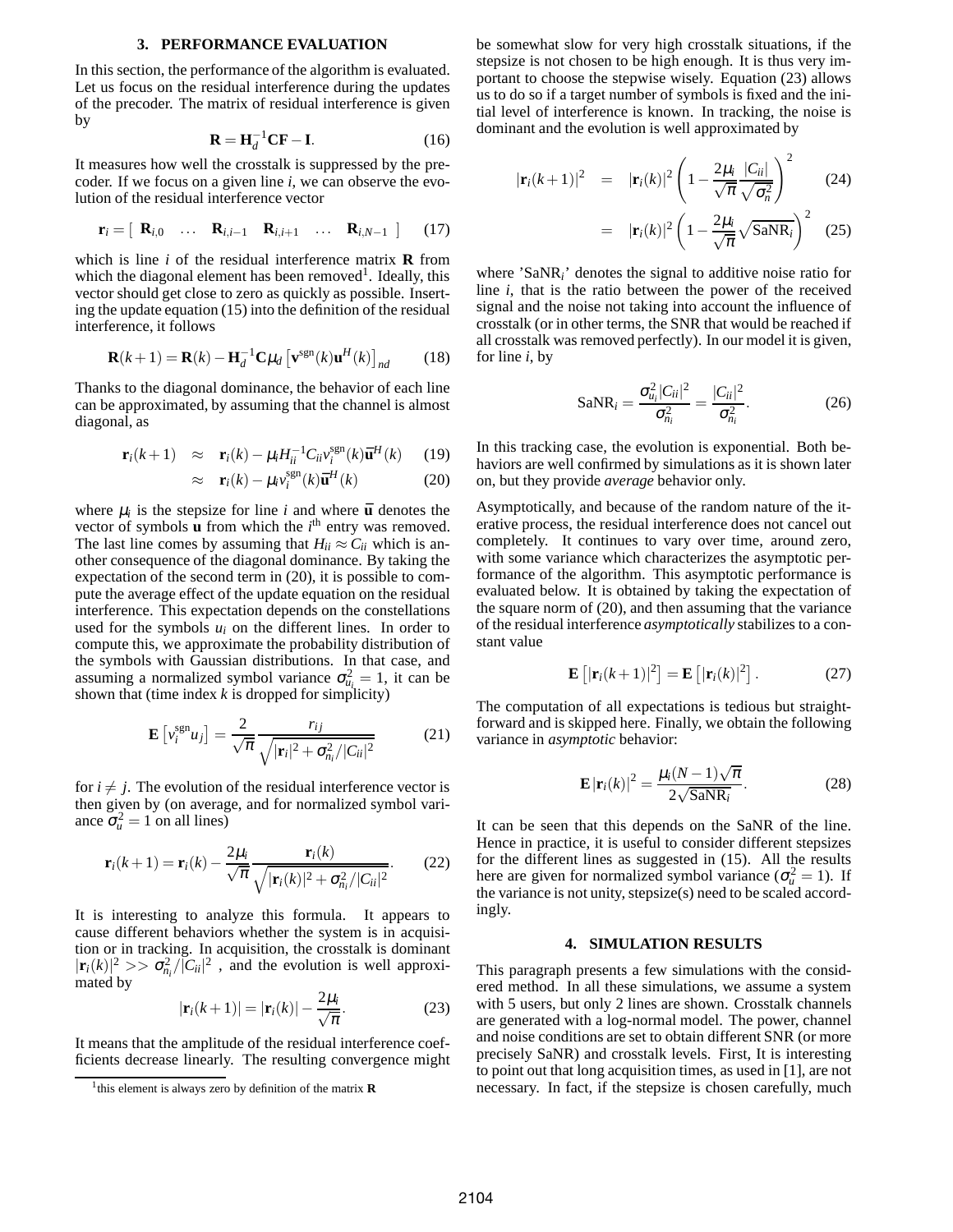quicker acquisition can be obtained. An example of simulation is shown in figure 2 for a situation where the SaNR is 40 dB and the initial interference is at 23 dB below the useful signal on all lines. The evolution of the remaining interference (crosstalk) is shown through the various iterations of the algorithm. The interference is represented as a ratio (in dB) with respect to the signal power. The stepsize has been fixed according to (23) in order to converge in roughly 300 symbols. Only 2 lines are shown. On the chosen duration, the interference is rejected to almost 10 dB below the noise.

Now we compare the theoretical performance expressions given above with several simulations in order to validate them. Figure 3 compares the theoretical acquisition performance (dash curve) with the simulation in a case with high initial crosstalk (SaNR=40 dB, and the initial crosstalk is at 14 dB below the signal). The performance prediction is quite accurate. Figure 4 compares the theoretical and simulation results for the tracking performance of the considered method. The 2 displayed lines respectively have an SaNR of 30 and 25 dB. The initial crosstalk is set below the noise to start in a tracking mode. Again, the match between theory and simulation is very good. Finally, Figure 5 provides a similar comparison for the asymptotic performance. The horizontal dash lines represent the expected remaining level of interference corresponding to the theoretical asymptotic variance of the residual interference  $\mathbf{E} [|\mathbf{r}_i|^2]$ . Even though there remains a lot of variation, the predictions seem reliable.

In order to evaluate the potential of the method, Figure 6 provides the performance for different crosstalk and noise situations and different stepsizes, each time averaged over 1000 simulations. The situations are indicated by their SaNR and SIR (signal to interference ratio, or in other terms, signal to initial crosstalk ratio). It illustrates the trade off between the asymptotic performance and the tracking speed that can be obtained as a function of the stepsize (when stepsize is fixed during the iterations). The tracking speed is here expressed as the number of samples needed to decrease the crosstalk interference by 10 dB. Obviously, these results confirm that the asymptotic performance does not depend on the initial crosstalk since both situation with the same SaNR and different initial crosstalk behave similarly (of course the acquisition time is different). Note that the performance decrease observed at lower tracking speed for the bottom curve is due to the limited length of the simulations. At lower tracking speed, the asymptotic region was not always reached.

All simulations have been done with fixed stepsize. In practice a fixed stepsize is not necessarily the best choice. A higher starting value will benefit a quicker acquisition, and the value can then be decreased for better asymptotic performance.

#### **5. CONCLUSIONS**

A slightly modifed version of the iterative precoder update, based on the feedback of the sign error, has been presented which avoids the need of any matrix inversion. Performance expressions have been derived and they prove to be very close to simulated performance. These expressions allow us to more easily set the parameters of the methods (mainly the stepsizes) and evaluate its potential.



Figure 2: Example simulation (SaNR=40 dB, initial crosstalk at 23 dB)



Figure 3: Comparison between predicted (dash line) and simulated acquisition speed (SaNR=40 dB, initial crosstalk at 14  $dB$ ).